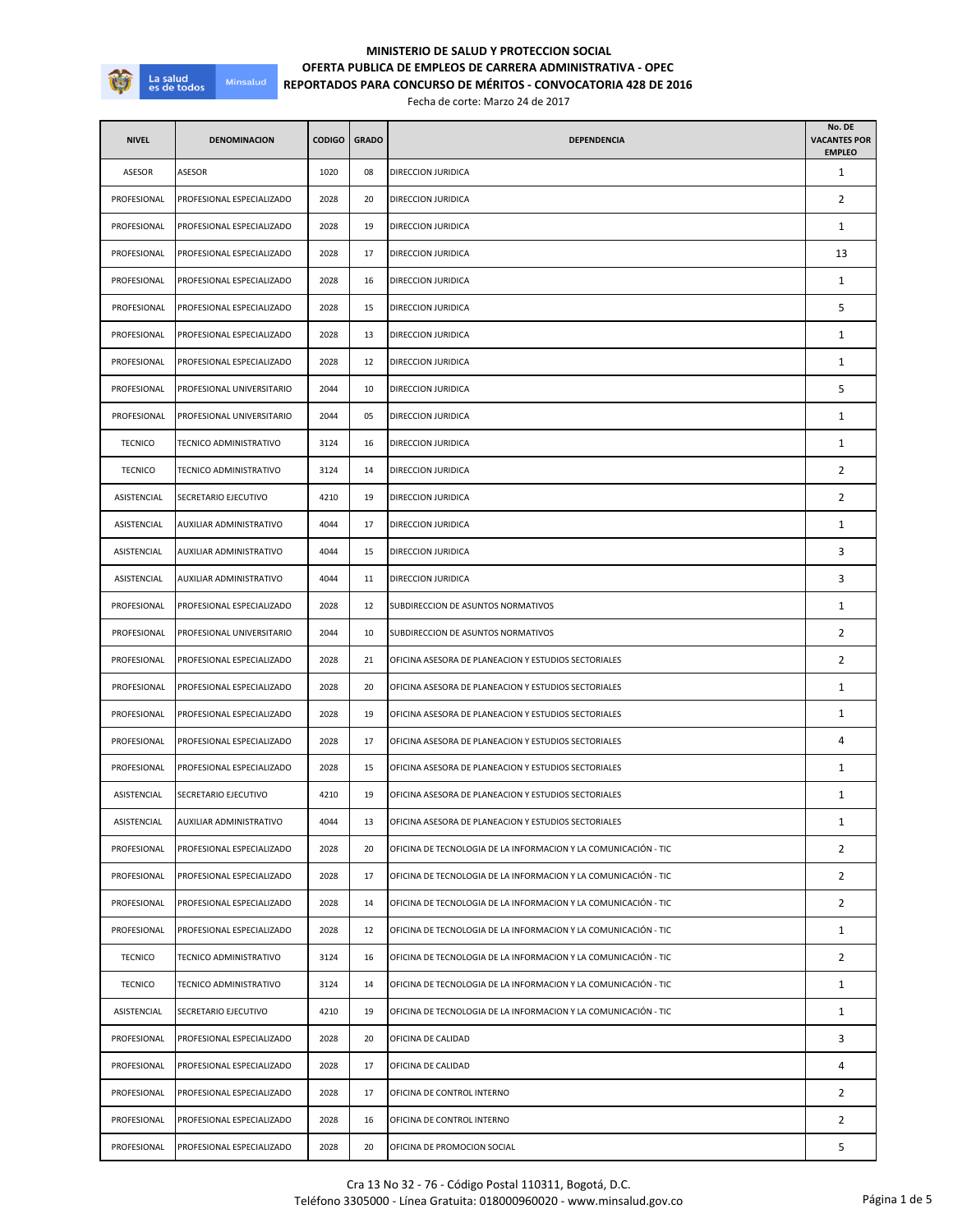| <b>NIVEL</b>   | <b>DENOMINACION</b>       | <b>CODIGO</b> | <b>GRADO</b> | <b>DEPENDENCIA</b>                                       | No. DE<br><b>VACANTES POR</b><br><b>EMPLEO</b> |
|----------------|---------------------------|---------------|--------------|----------------------------------------------------------|------------------------------------------------|
| PROFESIONAL    | PROFESIONAL ESPECIALIZADO | 2028          | 19           | OFICINA DE PROMOCION SOCIAL                              | $\mathbf{1}$                                   |
| PROFESIONAL    | PROFESIONAL ESPECIALIZADO | 2028          | 17           | OFICINA DE PROMOCION SOCIAL                              | 7                                              |
| PROFESIONAL    | PROFESIONAL ESPECIALIZADO | 2028          | 14           | OFICINA DE PROMOCION SOCIAL                              | 4                                              |
| PROFESIONAL    | PROFESIONAL ESPECIALIZADO | 2028          | 12           | OFICINA DE PROMOCION SOCIAL                              | $\mathbf{1}$                                   |
| PROFESIONAL    | PROFESIONAL ESPECIALIZADO | 2028          | 20           | OFICINA DE GESTION TERRITORIAL, EMERGENCIAS Y DESASTRES  | $\mathbf{1}$                                   |
| PROFESIONAL    | PROFESIONAL ESPECIALIZADO | 2028          | 18           | OFICINA DE GESTION TERRITORIAL, EMERGENCIAS Y DESASTRES  | 2                                              |
| PROFESIONAL    | PROFESIONAL ESPECIALIZADO | 2028          | 17           | OFICINA DE GESTION TERRITORIAL, EMERGENCIAS Y DESASTRES  | 3                                              |
| PROFESIONAL    | PROFESIONAL ESPECIALIZADO | 2028          | 13           | OFICINA DE GESTION TERRITORIAL, EMERGENCIAS Y DESASTRES  | $\mathbf{1}$                                   |
| PROFESIONAL    | PROFESIONAL ESPECIALIZADO | 2028          | 12           | OFICINA DE GESTION TERRITORIAL, EMERGENCIAS Y DESASTRES  | 2                                              |
| <b>TECNICO</b> | TECNICO ADMINISTRATIVO    | 3124          | 17           | OFICINA DE GESTION TERRITORIAL, EMERGENCIAS Y DESASTRES  | 3                                              |
| <b>TECNICO</b> | TECNICO ADMINISTRATIVO    | 3124          | 16           | OFICINA DE GESTION TERRITORIAL, EMERGENCIAS Y DESASTRES  | $\mathbf{1}$                                   |
| <b>TECNICO</b> | TECNICO ADMINISTRATIVO    | 3124          | 14           | OFICINA DE GESTION TERRITORIAL, EMERGENCIAS Y DESASTRES  | $\mathbf{1}$                                   |
| ASISTENCIAL    | AUXILIAR ADMINISTRATIVO   | 4044          | 11           | OFICINA DE GESTION TERRITORIAL, EMERGENCIAS Y DESASTRES  | $\mathbf{1}$                                   |
| PROFESIONAL    | PROFESIONAL ESPECIALIZADO | 2028          | 21           | DIRECCION DE PROMOCION Y PREVENCION                      | $\mathbf{1}$                                   |
| PROFESIONAL    | PROFESIONAL ESPECIALIZADO | 2028          | 20           | DIRECCION DE PROMOCION Y PREVENCION                      | 7                                              |
| PROFESIONAL    | PROFESIONAL ESPECIALIZADO | 2028          | 17           | DIRECCION DE PROMOCION Y PREVENCION                      | 5                                              |
| PROFESIONAL    | PROFESIONAL ESPECIALIZADO | 2028          | 14           | DIRECCION DE PROMOCION Y PREVENCION                      | $\mathbf{1}$                                   |
| PROFESIONAL    | PROFESIONAL ESPECIALIZADO | 2028          | 14           | DIRECCION DE PROMOCION Y PREVENCION                      | $\mathbf{1}$                                   |
| PROFESIONAL    | PROFESIONAL ESPECIALIZADO | 2028          | 14           | DIRECCION DE PROMOCION Y PREVENCION                      | 1                                              |
| ASISTENCIAL    | SECRETARIO EJECUTIVO      | 4210          | 19           | DIRECCION DE PROMOCION Y PREVENCION                      | 2                                              |
| PROFESIONAL    | PROFESIONAL ESPECIALIZADO | 2028          | 20           | SUBDIRECCION DE ENFERMEDADES TRANSMISIBLES               | 6                                              |
| PROFESIONAL    | PROFESIONAL ESPECIALIZADO | 2028          | 17           | SUBDIRECCION DE ENFERMEDADES TRANSMISIBLES               | $\overline{2}$                                 |
| PROFESIONAL    | PROFESIONAL ESPECIALIZADO | 2028          | 14           | SUBDIRECCION DE ENFERMEDADES TRANSMISIBLES               | 1                                              |
| <b>TECNICO</b> | TECNICO ADMINISTRATIVO    | 3124          | 16           | SUBDIRECCION DE ENFERMEDADES TRANSMISIBLES               | $\mathbf{1}$                                   |
| PROFESIONAL    | PROFESIONAL ESPECIALIZADO | 2028          | 20           | SUBDIRECCION DE ENFERMEDADES NO TRANSMISIBLES            | 8                                              |
| PROFESIONAL    | PROFESIONAL ESPECIALIZADO | 2028          | 17           | SUBDIRECCION DE ENFERMEDADES NO TRANSMISIBLES            | 7                                              |
| PROFESIONAL    | PROFESIONAL ESPECIALIZADO | 2028          | 14           | SUBDIRECCION DE ENFERMEDADES NO TRANSMISIBLES            | 2                                              |
| PROFESIONAL    | PROFESIONAL UNIVERSITARIO | 2044          | 10           | SUBDIRECCION DE ENFERMEDADES NO TRANSMISIBLES            | $\mathbf{1}$                                   |
| PROFESIONAL    | PROFESIONAL ESPECIALIZADO | 2028          | 20           | SUBDIRECCION DE SALUD AMBIENTAL                          | 3                                              |
| PROFESIONAL    | PROFESIONAL ESPECIALIZADO | 2028          | 17           | SUBDIRECCION DE SALUD AMBIENTAL                          | $\overline{2}$                                 |
| PROFESIONAL    | PROFESIONAL ESPECIALIZADO | 2028          | 14           | SUBDIRECCION DE SALUD AMBIENTAL                          | 2                                              |
| PROFESIONAL    | PROFESIONAL ESPECIALIZADO | 2028          | 12           | SUBDIRECCION DE SALUD AMBIENTAL                          | $\overline{2}$                                 |
| PROFESIONAL    | PROFESIONAL ESPECIALIZADO | 2028          | 20           | SUBDIRECCION DE SALUD NUTRICIONAL, ALIMENTOS Y BEBIDAS   | $\mathbf{1}$                                   |
| PROFESIONAL    | PROFESIONAL ESPECIALIZADO | 2028          | 17           | SUBDIRECCION DE SALUD NUTRICIONAL, ALIMENTOS Y BEBIDAS   | 2                                              |
| PROFESIONAL    | PROFESIONAL ESPECIALIZADO | 2028          | 20           | DIRECCION DE EPIDEMIOLOGIA Y DEMOGRAFIA                  | 9                                              |
| PROFESIONAL    | PROFESIONAL ESPECIALIZADO | 2028          | 17           | DIRECCION DE EPIDEMIOLOGIA Y DEMOGRAFIA                  | 4                                              |
| PROFESIONAL    | PROFESIONAL ESPECIALIZADO | 2028          | 12           | DIRECCION DE EPIDEMIOLOGIA Y DEMOGRAFIA                  | 2                                              |
| <b>TECNICO</b> | TECNICO ADMINISTRATIVO    | 3124          | 16           | DIRECCION DE EPIDEMIOLOGIA Y DEMOGRAFIA                  | $\mathbf{1}$                                   |
| ASISTENCIAL    | SECRETARIO EJECUTIVO      | 4210          | 21           | DIRECCION DE EPIDEMIOLOGIA Y DEMOGRAFIA                  | $\mathbf{1}$                                   |
| ASISTENCIAL    | AUXILIAR ADMINISTRATIVO   | 4044          | 14           | DIRECCION DE PRESTACION DE SERVICIOS Y ATENCION PRIMARIA | $\mathbf{1}$                                   |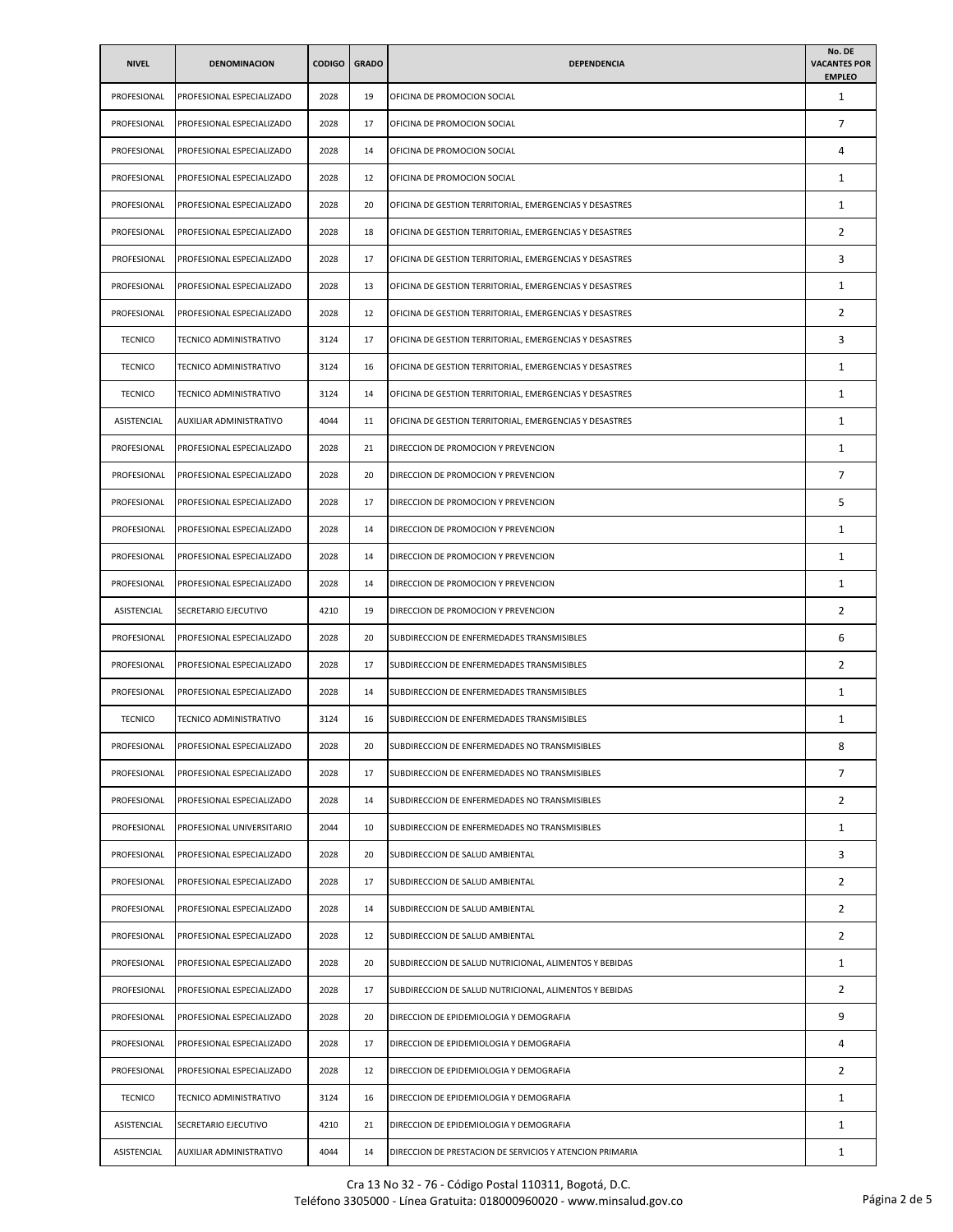| <b>NIVEL</b>   | <b>DENOMINACION</b>       | <b>CODIGO</b> | <b>GRADO</b> | <b>DEPENDENCIA</b>                                                                 | No. DE<br><b>VACANTES POR</b><br><b>EMPLEO</b> |
|----------------|---------------------------|---------------|--------------|------------------------------------------------------------------------------------|------------------------------------------------|
| PROFESIONAL    | PROFESIONAL ESPECIALIZADO | 2028          | 20           | SUBDIRECCION DE PRESTACION DE SERVICIOS                                            | 2                                              |
| PROFESIONAL    | PROFESIONAL ESPECIALIZADO | 2028          | 18           | SUBDIRECCION DE PRESTACION DE SERVICIOS                                            | 1                                              |
| PROFESIONAL    | PROFESIONAL ESPECIALIZADO | 2028          | 17           | SUBDIRECCION DE PRESTACION DE SERVICIOS                                            | 2                                              |
| PROFESIONAL    | PROFESIONAL ESPECIALIZADO | 2028          | 14           | SUBDIRECCION DE PRESTACION DE SERVICIOS                                            | 1                                              |
| PROFESIONAL    | PROFESIONAL UNIVERSITARIO | 2044          | 10           | SUBDIRECCION DE PRESTACION DE SERVICIOS                                            | $\mathbf{1}$                                   |
| <b>TECNICO</b> | TECNICO ADMINISTRATIVO    | 3124          | 16           | SUBDIRECCION DE PRESTACION DE SERVICIOS                                            | 1                                              |
| PROFESIONAL    | PROFESIONAL ESPECIALIZADO | 2028          | 18           | SUBDIRECCION DE INFRAESTRUCTURA EN SALUD                                           | $\mathbf{1}$                                   |
| PROFESIONAL    | PROFESIONAL ESPECIALIZADO | 2028          | 14           | SUBDIRECCION DE INFRAESTRUCTURA EN SALUD                                           | 1                                              |
| ASISTENCIAL    | AUXILIAR ADMINISTRATIVO   | 4044          | 18           | SUBDIRECCION DE INFRAESTRUCTURA EN SALUD                                           | 1                                              |
| PROFESIONAL    | PROFESIONAL ESPECIALIZADO | 2028          | 20           | DIRECCION DE MEDICAMENTOS Y TECNOLOGIAS EN SALUD                                   | 2                                              |
| PROFESIONAL    | PROFESIONAL ESPECIALIZADO | 2028          | 14           | DIRECCION DE MEDICAMENTOS Y TECNOLOGIAS EN SALUD                                   | 1                                              |
| PROFESIONAL    | PROFESIONAL ESPECIALIZADO | 2028          | 17           | DIRECCION DE MEDICAMENTOS Y TECNOLOGIAS EN SALUD                                   | 3                                              |
| <b>TECNICO</b> | TECNICO ADMINISTRATIVO    | 3124          | 14           | DIRECCION DE MEDICAMENTOS Y TECNOLOGIAS EN SALUD                                   | 1                                              |
| PROFESIONAL    | PROFESIONAL ESPECIALIZADO | 2028          | 13           | DIRECCION DE DESARROLLO DEL TALENTO HUMANO EN SALUD                                | 1                                              |
| <b>TECNICO</b> | TECNICO ADMINISTRATIVO    | 3124          | 14           | DIRECCION DE DESARROLLO DEL TALENTO HUMANO EN SALUD                                | $\mathbf{1}$                                   |
| ASISTENCIAL    | AUXILIAR ADMINISTRATIVO   | 4044          | 11           | DIRECCION DE DESARROLLO DEL TALENTO HUMANO EN SALUD                                | 1                                              |
| PROFESIONAL    | PROFESIONAL ESPECIALIZADO | 2028          | 20           | SUBDIRECCION DE OPERACION DEL ASEGURAMIENTO EN SALUD                               | 3                                              |
| PROFESIONAL    | PROFESIONAL ESPECIALIZADO | 2028          | 18           | SUBDIRECCION DE OPERACION DEL ASEGURAMIENTO EN SALUD                               | 1                                              |
| PROFESIONAL    | PROFESIONAL ESPECIALIZADO | 2028          | 14           | SUBDIRECCION DE OPERACION DEL ASEGURAMIENTO EN SALUD                               | $\overline{2}$                                 |
| PROFESIONAL    | PROFESIONAL UNIVERSITARIO | 2044          | 08           | SUBDIRECCION DE OPERACION DEL ASEGURAMIENTO EN SALUD                               | $\overline{2}$                                 |
| ASISTENCIAL    | AUXILIAR ADMINISTRATIVO   | 4044          | 18           | SUBDIRECCION DE OPERACION DEL ASEGURAMIENTO EN SALUD                               | 1                                              |
| ASISTENCIAL    | AUXILIAR ADMINISTRATIVO   | 4044          | 15           | SUBDIRECCION DE OPERACION DEL ASEGURAMIENTO EN SALUD                               | $\mathbf{1}$                                   |
| ASESOR         | ASESOR                    | 1020          | 09           | SUBDIRECCION DE RIESGOS LABORALES                                                  | 1                                              |
| PROFESIONAL    | PROFESIONAL ESPECIALIZADO | 2028          | 20           | SUBDIRECCION DE RIESGOS LABORALES                                                  | 3                                              |
| PROFESIONAL    | PROFESIONAL ESPECIALIZADO | 2028          |              | SUBDIRECCION DE RIESGOS LABORALES                                                  | 1                                              |
| ASISTENCIAL    | SECRETARIO EJECUTIVO      | 4210          | 19           | SUBDIRECCION DE RIESGOS LABORALES                                                  | $\mathbf{1}$                                   |
| PROFESIONAL    | PROFESIONAL ESPECIALIZADO | 2028          | 21           | SUBDIRECCION DE PENSIONES Y OTRAS PRESTACIONES                                     | $\mathbf{1}$                                   |
| PROFESIONAL    | PROFESIONAL ESPECIALIZADO | 2028          | 21           | DIRECCION DE REGULACION DE BENEFICIOS, COSTOS Y TARIFAS DEL ASEGURAMIENTO EN SALUD | 1                                              |
| ASISTENCIAL    | AUXILIAR ADMINISTRATIVO   | 4044          | 15           | DIRECCION DE REGULACION DE BENEFICIOS, COSTOS Y TARIFAS DEL ASEGURAMIENTO EN SALUD | 1                                              |
| PROFESIONAL    | PROFESIONAL ESPECIALIZADO | 2028          | 22           | SUBDIRECCION DE BENEFICIOS EN ASEGURAMIENTO                                        | 2                                              |
| PROFESIONAL    | PROFESIONAL ESPECIALIZADO | 2028          | 21           | SUBDIRECCION DE BENEFICIOS EN ASEGURAMIENTO                                        | $\overline{7}$                                 |
| PROFESIONAL    | PROFESIONAL ESPECIALIZADO | 2028          | 20           | SUBDIRECCION DE BENEFICIOS EN ASEGURAMIENTO                                        | 4                                              |
| PROFESIONAL    | PROFESIONAL ESPECIALIZADO | 2028          | 18           | SUBDIRECCION DE BENEFICIOS EN ASEGURAMIENTO                                        | 2                                              |
| PROFESIONAL    | PROFESIONAL ESPECIALIZADO | 2028          | 12           | SUBDIRECCION DE BENEFICIOS EN ASEGURAMIENTO                                        | 2                                              |
| <b>TECNICO</b> | TECNICO ADMINISTRATIVO    | 3124          | 17           | SUBDIRECCION DE BENEFICIOS EN ASEGURAMIENTO                                        | $\mathbf{1}$                                   |
| PROFESIONAL    | PROFESIONAL ESPECIALIZADO | 2028          | 22           | SUBDIRECCION DE COSTOS Y TARIFAS DEL ASEGURAMIENTO EN SALUD                        | 4                                              |
| PROFESIONAL    | PROFESIONAL ESPECIALIZADO | 2028          | 21           | SUBDIRECCION DE COSTOS Y TARIFAS DEL ASEGURAMIENTO EN SALUD                        | 3                                              |
| PROFESIONAL    | PROFESIONAL ESPECIALIZADO | 2028          | 20           | SUBDIRECCION DE COSTOS Y TARIFAS DEL ASEGURAMIENTO EN SALUD                        | $\mathbf{1}$                                   |
| PROFESIONAL    | PROFESIONAL ESPECIALIZADO | 2028          | 18           | SUBDIRECCION DE COSTOS Y TARIFAS DEL ASEGURAMIENTO EN SALUD                        | 5                                              |
| PROFESIONAL    | PROFESIONAL ESPECIALIZADO | 2028          | 12           | SUBDIRECCION DE COSTOS Y TARIFAS DEL ASEGURAMIENTO EN SALUD                        | 3                                              |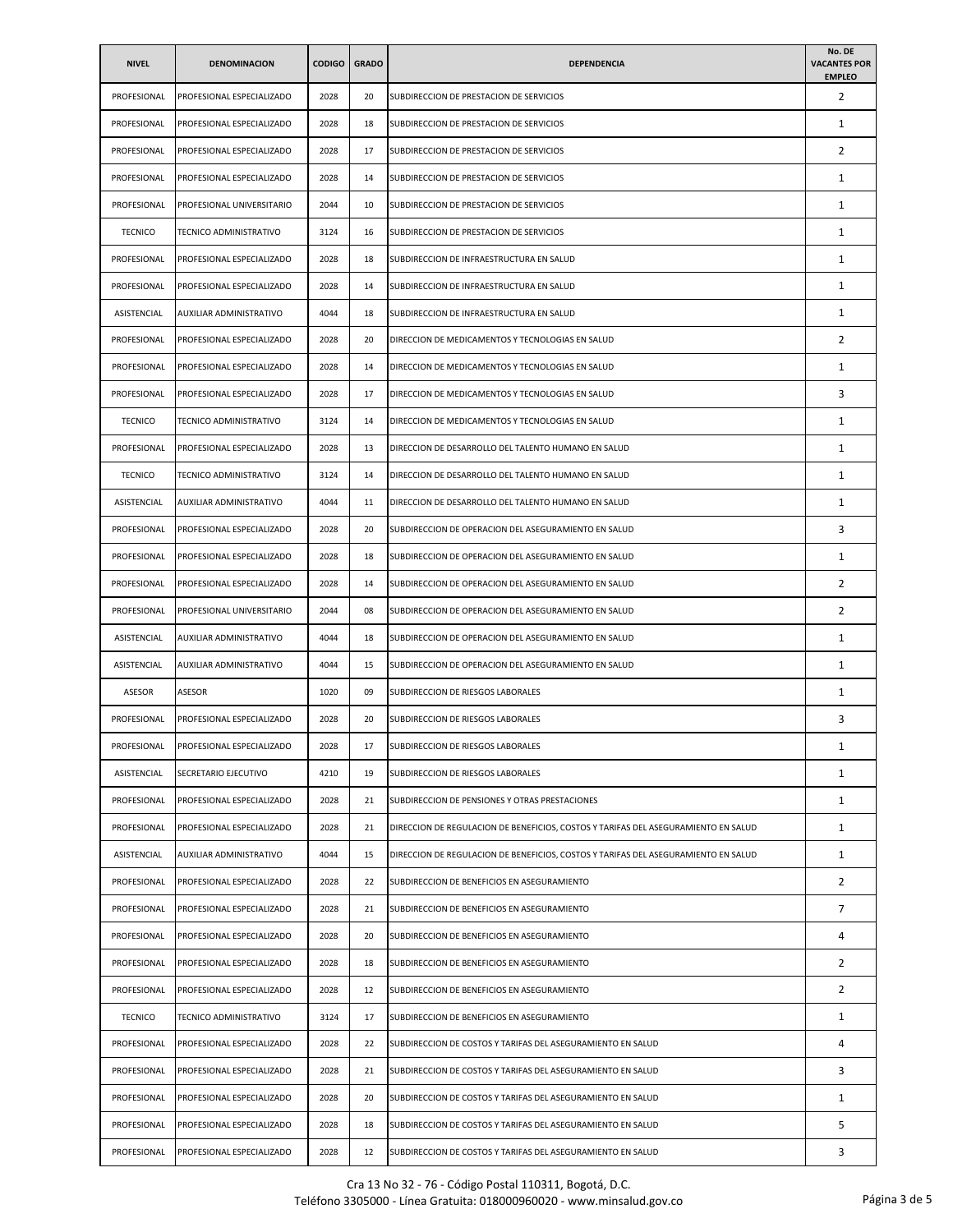| <b>NIVEL</b>   | <b>DENOMINACION</b>       | <b>CODIGO</b> | <b>GRADO</b> | <b>DEPENDENCIA</b>                                          | No. DE<br><b>VACANTES POR</b><br><b>EMPLEO</b> |
|----------------|---------------------------|---------------|--------------|-------------------------------------------------------------|------------------------------------------------|
| ASISTENCIAL    | SECRETARIO EJECUTIVO      | 4210          | 19           | SUBDIRECCION DE COSTOS Y TARIFAS DEL ASEGURAMIENTO EN SALUD | 1                                              |
| PROFESIONAL    | PROFESIONAL ESPECIALIZADO | 2028          | 20           | DIRECCION DE FINANCIAMIENTO SECTORIAL                       | 4                                              |
| PROFESIONAL    | PROFESIONAL ESPECIALIZADO | 2028          | 17           | DIRECCION DE FINANCIAMIENTO SECTORIAL                       | 3                                              |
| PROFESIONAL    | PROFESIONAL ESPECIALIZADO | 2028          | 16           | DIRECCION DE FINANCIAMIENTO SECTORIAL                       | 1                                              |
| PROFESIONAL    | PROFESIONAL UNIVERSITARIO | 2044          | 10           | DIRECCION DE FINANCIAMIENTO SECTORIAL                       | 2                                              |
| PROFESIONAL    | PROFESIONAL ESPECIALIZADO | 2028          | 20           | SECRETARIA GENERAL                                          | 1                                              |
| PROFESIONAL    | PROFESIONAL ESPECIALIZADO | 2028          | 18           | SECRETARIA GENERAL                                          | $\mathbf{1}$                                   |
| PROFESIONAL    | PROFESIONAL UNIVERSITARIO | 2044          | 10           | SECRETARIA GENERAL                                          | $\overline{2}$                                 |
| PROFESIONAL    | PROFESIONAL UNIVERSITARIO | 2044          | 08           | SECRETARIA GENERAL                                          | 1                                              |
| <b>TECNICO</b> | TECNICO ADMINISTRATIVO    | 3124          | 14           | SECRETARIA GENERAL                                          | $\mathbf{1}$                                   |
| ASISTENCIAL    | SECRETARIO EJECUTIVO      | 4210          | 21           | SECRETARIA GENERAL                                          | 1                                              |
| ASISTENCIAL    | SECRETARIO EJECUTIVO      | 4210          | 19           | SECRETARIA GENERAL                                          | $\overline{2}$                                 |
| PROFESIONAL    | PROFESIONAL ESPECIALIZADO | 2028          | 18           | SUBDIRECCION DE GESTION DE OPERACIONES                      | 1                                              |
| PROFESIONAL    | PROFESIONAL ESPECIALIZADO | 2028          | 15           | SUBDIRECCION DE GESTION DE OPERACIONES                      | 2                                              |
| PROFESIONAL    | PROFESIONAL ESPECIALIZADO | 2028          | 12           | SUBDIRECCION DE GESTION DE OPERACIONES                      | $\mathbf{1}$                                   |
| PROFESIONAL    | PROFESIONAL UNIVERSITARIO | 2044          | 10           | SUBDIRECCION DE GESTION DE OPERACIONES                      | 2                                              |
| <b>TECNICO</b> | TECNICO ADMINISTRATIVO    | 3124          | 14           | SUBDIRECCION DE GESTION DE OPERACIONES                      | 3                                              |
| ASISTENCIAL    | AUXILIAR ADMINISTRATIVO   | 4044          | 20           | SUBDIRECCION DE GESTION DE OPERACIONES                      | 1                                              |
| ASISTENCIAL    | AUXILIAR ADMINISTRATIVO   | 4044          | 14           | SUBDIRECCION DE GESTION DE OPERACIONES                      | 1                                              |
| ASISTENCIAL    | SECRETARIO EJECUTIVO      | 4210          | 21           | SUBDIRECCION DE GESTION DE OPERACIONES                      | $\mathbf{1}$                                   |
| ASESOR         | <b>ASESOR</b>             | 1020          | 09           | SUBDIRECCION ADMINISTRATIVA                                 | 1                                              |
| PROFESIONAL    | PROFESIONAL ESPECIALIZADO | 2028          | 20           | SUBDIRECCION ADMINISTRATIVA                                 | 4                                              |
| PROFESIONAL    | PROFESIONAL ESPECIALIZADO | 2028          | 18           | SUBDIRECCION ADMINISTRATIVA                                 | 7                                              |
| PROFESIONAL    | PROFESIONAL ESPECIALIZADO | 2028          | 15           | SUBDIRECCION ADMINISTRATIVA                                 | $\overline{2}$                                 |
| PROFESIONAL    | PROFESIONAL ESPECIALIZADO | 2028          | 14           | SUBDIRECCION ADMINISTRATIVA                                 | 1                                              |
| PROFESIONAL    | PROFESIONAL ESPECIALIZADO | 2028          | 13           | SUBDIRECCION ADMINISTRATIVA                                 | $\mathbf{1}$                                   |
| PROFESIONAL    | PROFESIONAL ESPECIALIZADO | 2028          | 12           | SUBDIRECCION ADMINISTRATIVA                                 | $\overline{2}$                                 |
| PROFESIONAL    | PROFESIONAL UNIVERSITARIO | 2044          | 10           | SUBDIRECCION ADMINISTRATIVA                                 | 4                                              |
| <b>TECNICO</b> | TECNICO ADMINISTRATIVO    | 3124          | 17           | SUBDIRECCION ADMINISTRATIVA                                 | $\mathbf{1}$                                   |
| <b>TECNICO</b> | TECNICO ADMINISTRATIVO    | 3124          | 16           | SUBDIRECCION ADMINISTRATIVA                                 | $\mathbf{1}$                                   |
| <b>TECNICO</b> | TECNICO ADMINISTRATIVO    | 3124          | 14           | SUBDIRECCION ADMINISTRATIVA                                 | 4                                              |
| <b>TECNICO</b> | TECNICO ADMINISTRATIVO    | 3124          | 12           | SUBDIRECCION ADMINISTRATIVA                                 | $\overline{2}$                                 |
| ASISTENCIAL    | SECRETARIO EJECUTIVO      | 4210          | 19           | SUBDIRECCION ADMINISTRATIVA                                 | 3                                              |
| ASISTENCIAL    | AUXILIAR ADMINISTRATIVO   | 4044          | 15           | SUBDIRECCION ADMINISTRATIVA                                 | 4                                              |
| ASISTENCIAL    | CONDUCTOR MECANICO        | 4103          | 15           | SUBDIRECCION ADMINISTRATIVA                                 | 3                                              |
| ASISTENCIAL    | CONDUCTOR MECANICO        | 4103          | 13           | SUBDIRECCION ADMINISTRATIVA                                 | $\overline{2}$                                 |
| ASISTENCIAL    | AUXILIAR ADMINISTRATIVO   | 4044          | 11           | SUBDIRECCION ADMINISTRATIVA                                 | 3                                              |
| PROFESIONAL    | PROFESIONAL ESPECIALIZADO | 2028          | 20           | SUBDIRECCION FINANCIERA                                     | 3                                              |
| PROFESIONAL    | PROFESIONAL ESPECIALIZADO | 2028          | 17           | SUBDIRECCION FINANCIERA                                     | $\overline{2}$                                 |
| PROFESIONAL    | PROFESIONAL ESPECIALIZADO | 2028          | 14           | SUBDIRECCION FINANCIERA                                     | $\mathbf{1}$                                   |